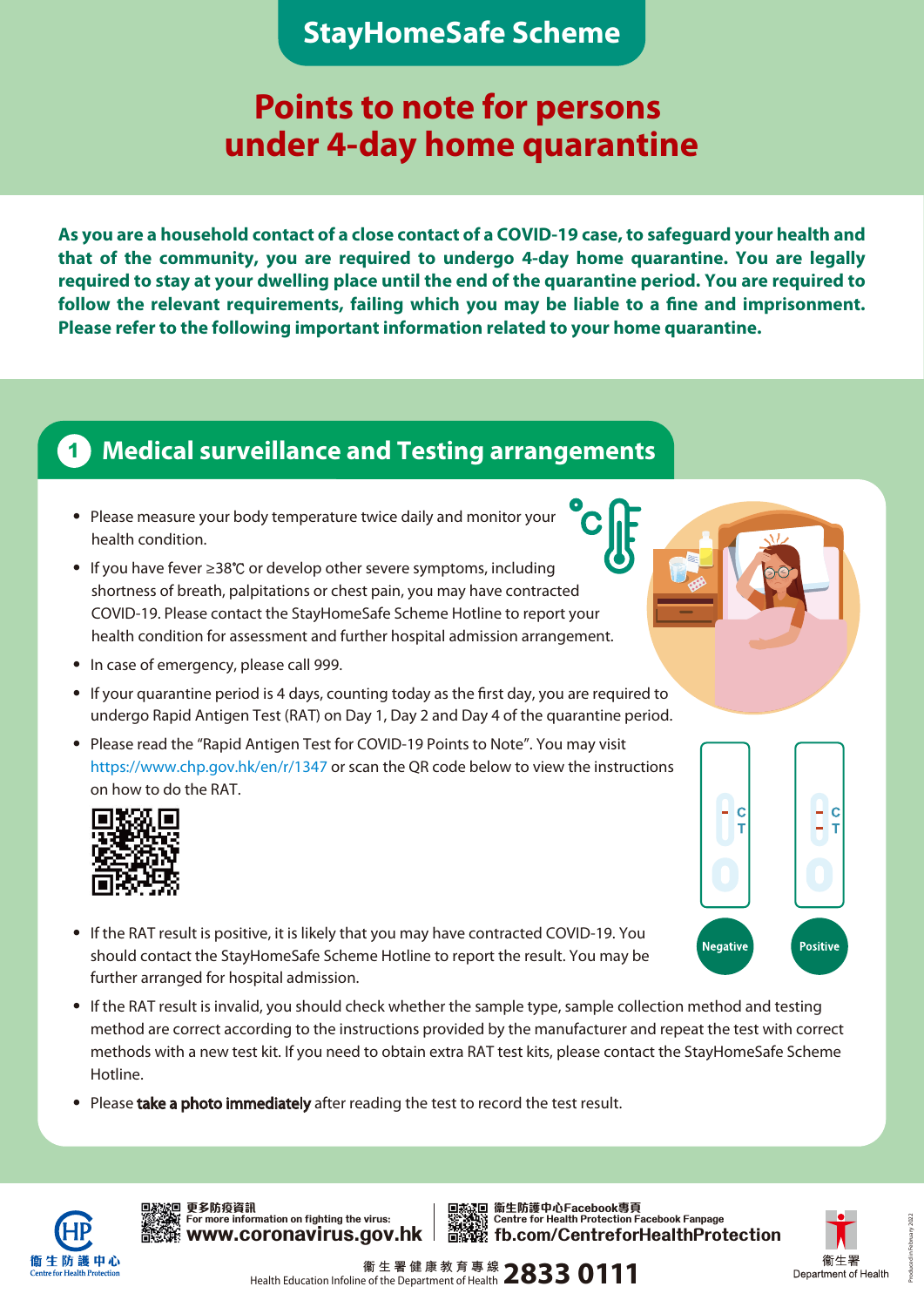- ‧ Please record your health monitoring information and test results in the "Medical Surveillance Form for Home Quarantine".
- ‧ Please retain the test results and the duly completed Medical Surveillance Form for inspection when requested by personnel from the Centre for Health Protection.
- ‧ Any person who fails to comply with the above testing requirements commits an offence and may be fined a fixed penalty of \$10,000. The person would also be issued with a compulsory testing order requiring him or her to undergo testing within a specified time frame. Failure to comply with the order is an offence and the offender would be liable to a fine of \$25,000 and imprisonment for six months.



## **2 Daily necessities**

- ‧ Persons under home quarantine may continue normal activities with persons within the household but should strengthen personal and environmental hygiene measures. Please refer to the "Health Advice for Home Quarantine" and "Infection Control Advice to Persons Undergoing Home Quarantine".
- ‧ If you develop respiratory symptoms or feel unwell, please put on a well-fitted surgical mask and inform the StayHomeSafe Scheme Hotline immediately.
- ‧ You are required to make your own arrangements for basic daily necessities and/or food, such as by friends and relatives not under quarantine or ordering online / through telephone (you are advised to use contactless payment methods). Nevertheless, persons delivering these items should leave them at your door (e.g. a chair outside your door) and are not allowed to enter your home to reduce the risk of them being exposed to infection. You should also avoid having face-to-face contact with them.
- ‧ If you cannot make arrangements for your daily necessities, please contact the StayHomeSafe Scheme Hotline.

### **3 Handling of household garbage**

- ‧ You are allowed to briefly leave your home to dispose of garbage in the designated refuse collection point on the same floor provided that you have a negative same-day RAT result and you should wear a well-fitted surgical mask during the whole process.
- ‧ Before leaving your home, you should properly wrap the garbage, practise hand hygiene and close the door immediately when leaving your home. You should return to your home as soon as possible and practise hand hygiene immediately.
- ‧ In case of difficulties, please contact the StayHomeSafe Scheme Hotline.



**www.coronavirus.gov.hk 更多防疫資訊**

**fb.com/CentreforHealthProtection** 更多防疫資訊<br>For more information on fighting the virus: Centre for Health Protection Facebook Fanpage



Produced in February 2022

Health Education Infoline of the Department of Health **2833 0111**